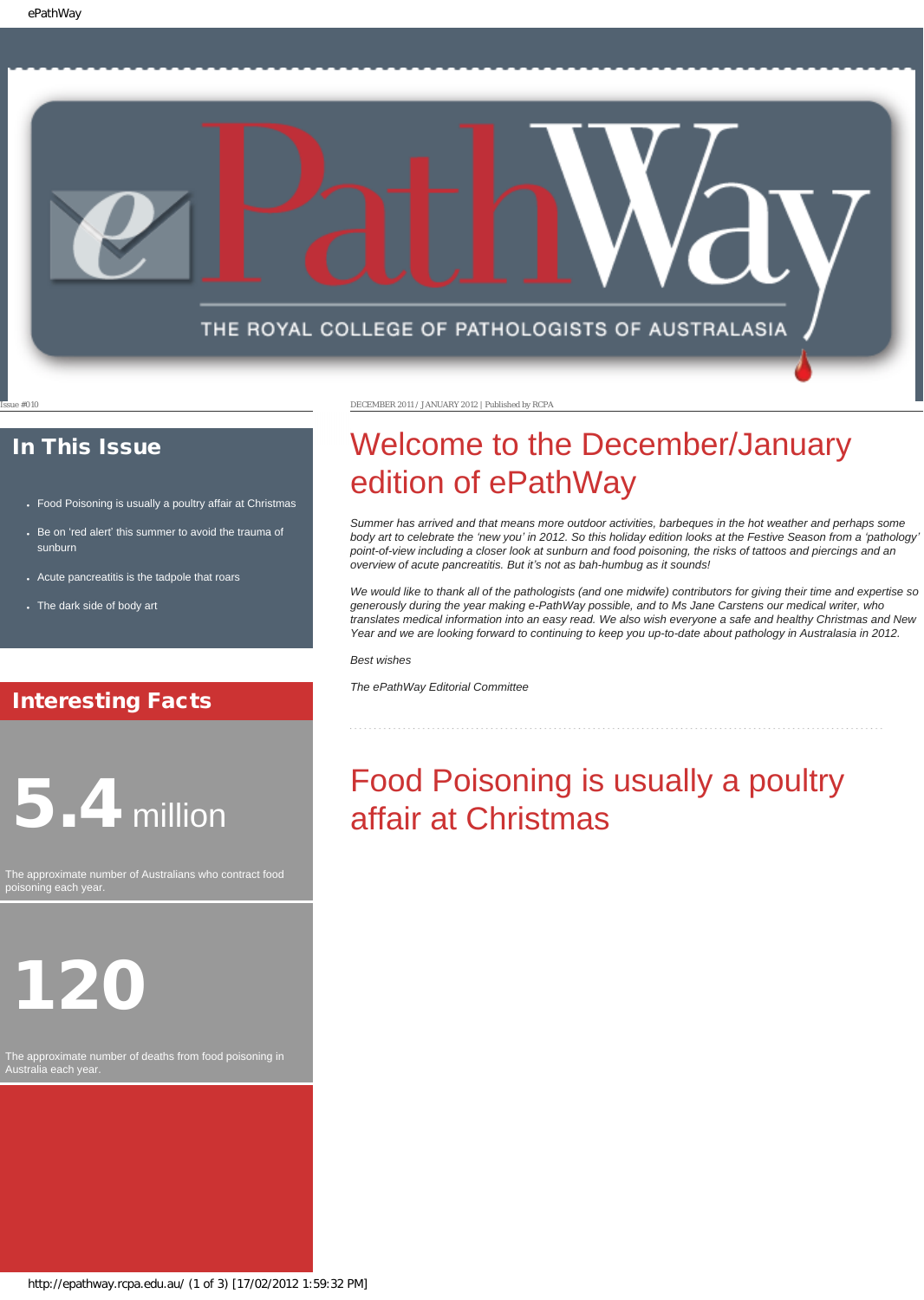# 300,000

The approximate number of prescriptions for antibiotics to treat food poisoning in Australia each year.

*Source: NSW Food Authority*

## Important Message



has an important message for you. [Click to see the message!](http://epathway.rcpa.edu.au/notice.html)

# Suggest to a friend

Know someone who might be interested in this website? Why not [suggest the website](mailto:?Subject=I%20think%20you%20should%20read%20this%20Newsletter=
http://epathway.rcpa.edu.au/index.html) to them.

## Previous Editions

<span id="page-1-0"></span>Did you miss something from last month? you can view our [previous editions](http://epathway.rcpa.edu.au/previous.html) at any time.

## Subscribe Now!

Subscription is easy! Simply fill in our [subscription form](http://epathway.rcpa.edu.au/subscription.html).

## Links

#### [RCPA Manual](http://rcpamanual.edu.au/)

#### [LabTest Online](http://www.labtestsonline.org.au/)

<span id="page-1-1"></span>



Tis the season for increased cases of food poisoning with poultry high on the list of causes. Humans can also infect each other, mostly due to unclean food handling practices, so the trick this festive season is to ensure food is handled, stored and prepared correctly.

[read more »](#page-3-0)

# Be on 'red alert' this summer to avoid the trauma of sunburn

Sunburn and trauma are not usually associated together, but they should be. Sunburn is a sign of skin cells in trauma and the body's reaction to the ultraviolet (UV) radiation in sunlight. UV radiation is also a blessing and a curse. It's the best natural source of vitamin D but is also the major cause of skin cancer. There is a happy medium in all of this, and it involves being on 'red alert' this summer.



[read more »](#page-5-0)

## Acute pancreatitis is the tadpole that roars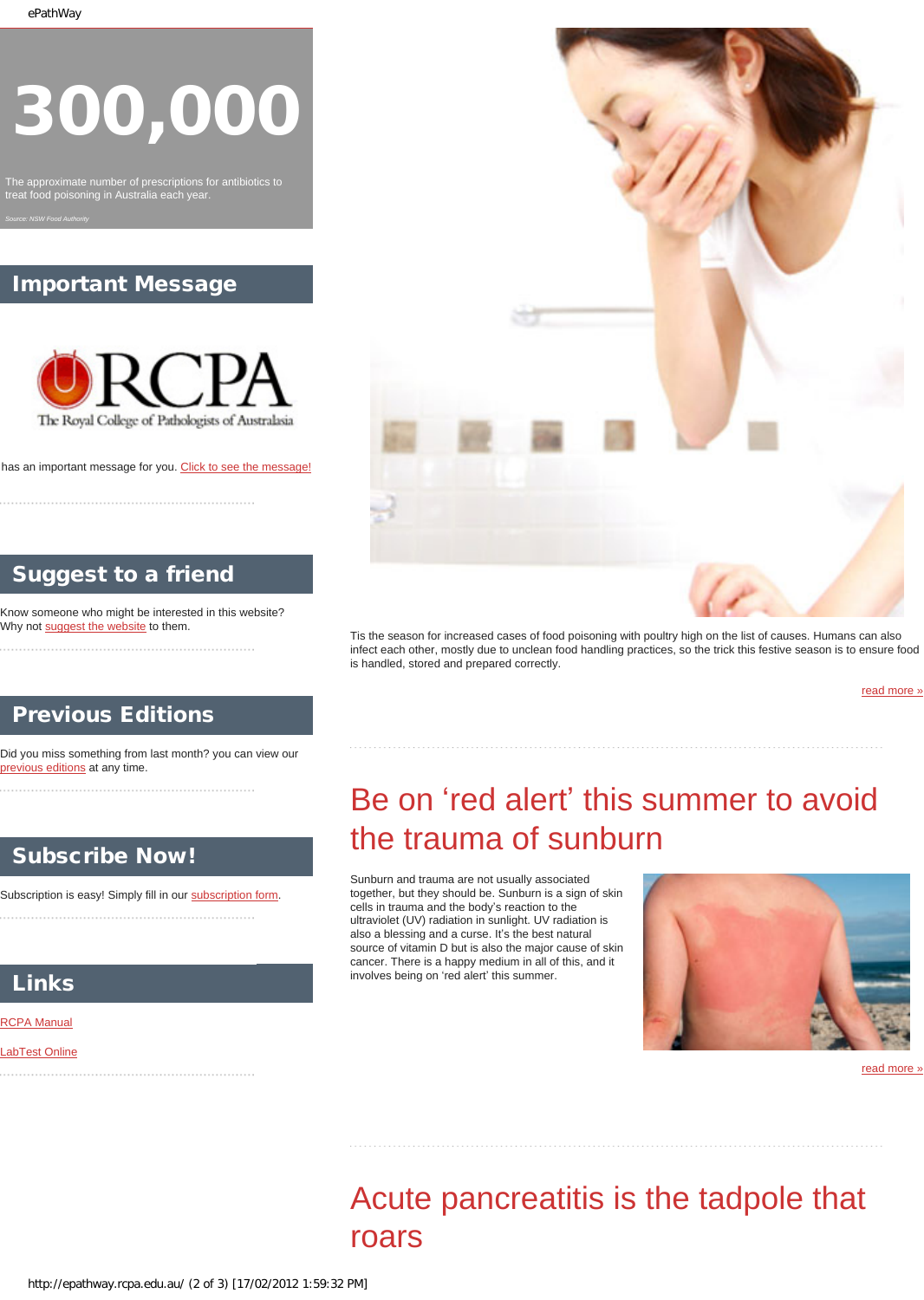

festive season is a fitting time to shine a spotlight on the pancreas because it plays pivotal roles in helping the body digest food and control blood sugar levels. But if it becomes inflamed, as in acute pancreatitis, it can be life threatening for some people. The pancreas is also an organ that demands respect since it can actually 'eat' itself.

[read more »](#page-7-0)

## <span id="page-2-0"></span>The dark side of body art

It's New Year's Eve and everyone is feeling festive and free-spirited. There's a tattoo parlour and bodypiercing shop nearby so why not get a bit of body art to celebrate the New Year? Lots of people have them so what could possibly go wrong? Well, have you ever heard of a granuloma or hepatitis? It's difficult to gauge how many cases of tattoos and body piercings go wrong, but pathologists see the dark side of body art and their stories aren't pretty.



read more

#### Copyright © 2011 The Royal College of Pathologists of Australasia

RCPA - Durham Hall - 207 Albion St Surry Hills NSW 2010 AUSTRALIA | (+61) 2 8356 5858 | [www.rcpa.edu.au](http://www.rcpa.edu.au/)

[Privacy Policy](http://www.rcpa.edu.au/Privacy.htm) | [Legal](http://www.rcpa.edu.au/Legal.htm) | Disclaimer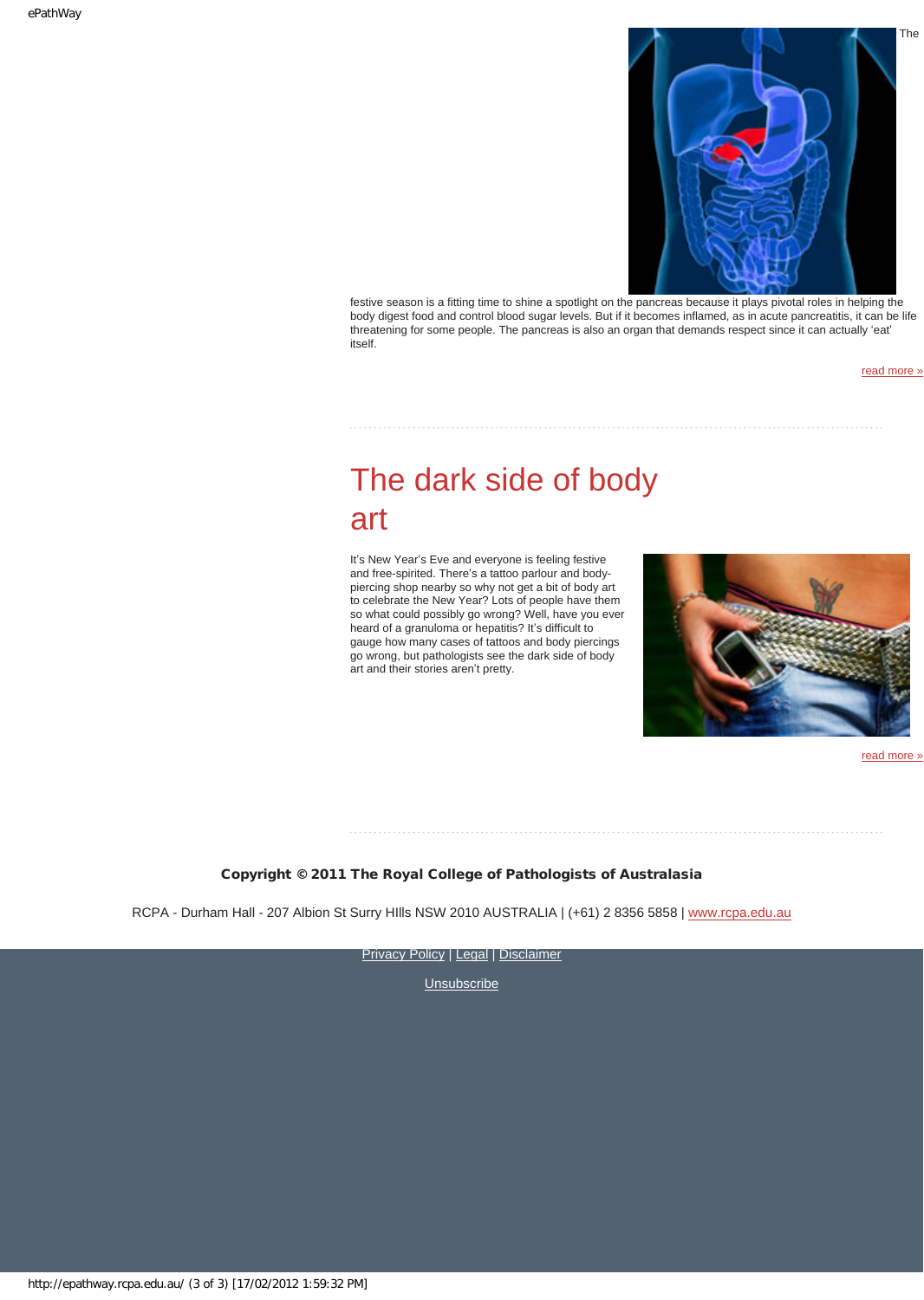<span id="page-3-0"></span>

# Food Poisoning is usually a poultry affair at **Christmas**



Tis the season for increased cases of food poisoning with poultry high on the list of causes. Humans can also infect each other, mostly due to unclean food handling practices, so the trick this festive season is to ensure food is handled, stored and prepared correctly.

Dr Gillian Wood, microbiologist and infectious diseases physician at Southern Health, says the causes of food poisoning can be divided into two categories; organisms that come from animals, and organisms that come from other humans.

"Campylobacter and Salmonella are the main organisms that come from animals to be aware of," she advises. "The cases of food poisoning from these organisms increase dramatically at Christmas due to increased consumption of chicken and turkey. Poultry are colonised with these organisms and the meat gets contaminated with them during the butchering process."

Dr Wood says cooking meat properly, especially poultry, is the key to ensuring Campylobacter and Salmonella don't survive. She also advises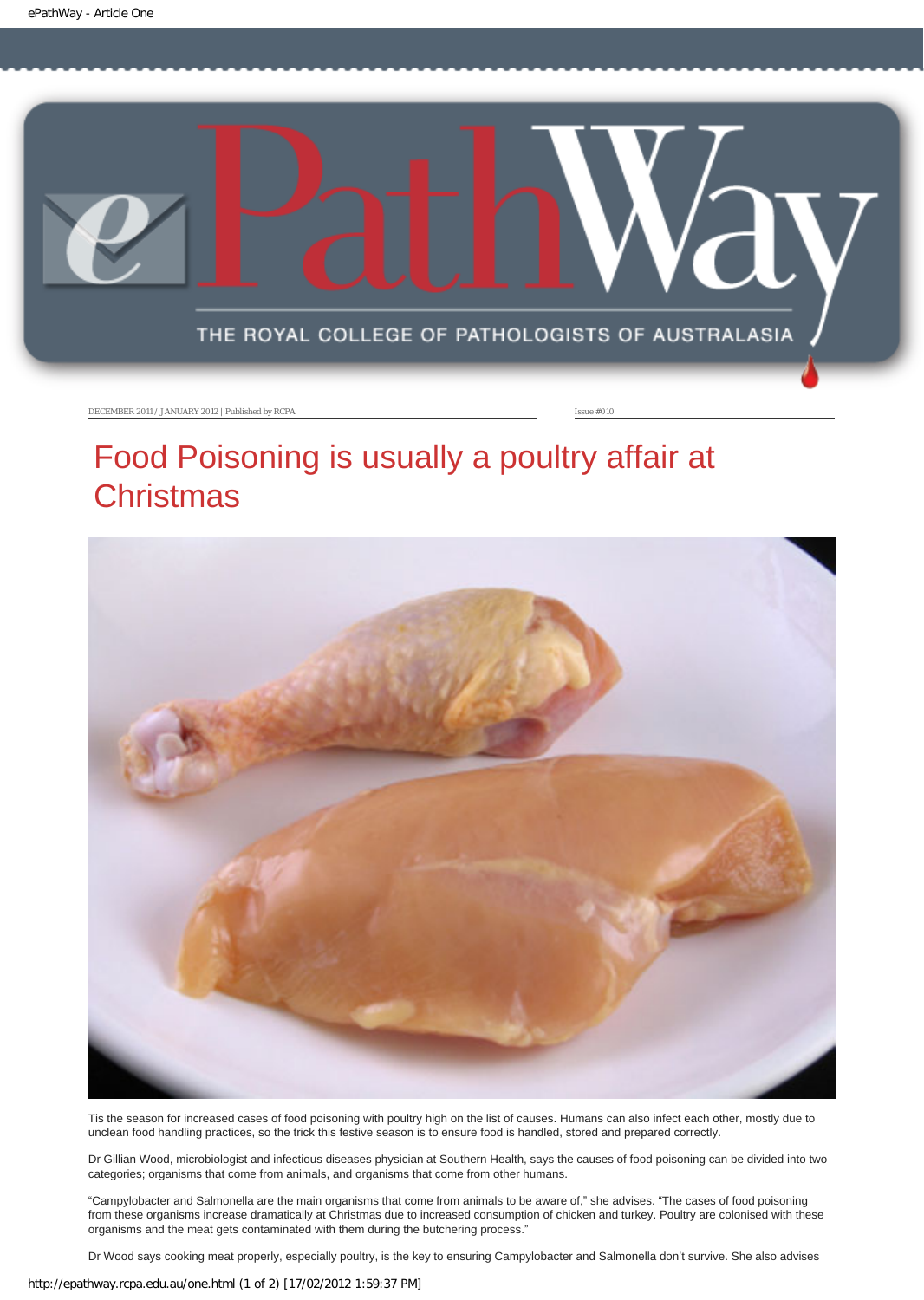thawing meat fully to ensure it is completely cooked through to the middle. Thawing meat in the fridge also prevents it reaching temperatures where these organisms thrive. With all meat, whether it's cooked or not, it is also important to avoid temperature abuse.

"Temperature abuse occurs if you don't keep raw or cooked meat cold, as the organisms that cause food poisoning can then multiply," says Dr Wood. "This is particularly true if the food is left sitting on a bench at a room temperature of about 25 degrees. But if the temperature is higher, say over 30 degrees, the organism count increases even more.

"Mixing of salads and cooked foods with raw meats or their juices can mean foods that do not get subsequent cooking may be contaminated with these organisms and make people sick," she says.

It doesn't matter how carefully meat is cooked and stored if the food-handling techniques are unhygienic. Norovirus and Staphylococcus aureus are the two most common organisms spread by people, usually due to poor hand washing practices.

"Norovirus is a viral infection that is easily spread from the hands of an infected person to food," explains Dr Wood. "It is highly contagious as it only takes between one to 10 viral particles present in the food to make people sick."

Unlike Norovirus, Staphylococcus aureus is a bacterium present in the nasal passages, throats and on the skin of about 50 percent of healthy individuals. However, if it gets onto food that is prepared or stored incorrectly it may produce an enterotoxin (a toxin secreted by the bacterium) that causes gastrointestinal reactions, such as vomiting, when it is ingested.

"Staphylococcus aureus likes salty and dairy environments such as ham or mayonnaise, and if this food is not kept cold then the organisms will multiply and may produce the enterotoxin that makes people sick," says Dr Wood.

Foods that require considerable handling during preparation, and those kept at warmer temperatures after preparation, are frequently involved in food poisoning with both Staphylococcal and Norovirus. Uncooked shellfish, especially raw oysters, are also easily contaminated with Norovirus.

The consequences of all of these organisms are various gastrointestinal symptoms. Dr Wood says Campylobacter and Salmonella primarily cause diarrhoea, while Norovirus and Staphylococcus aureus are usually vomiting illnesses. However, both diarrhoea and vomiting may occur with all types of food poisoning. Pathologists can diagnose the offending organism through various tests that usually involve a faeces specimen.

Providing a faeces specimen to a pathology lab because of food poisoning isn't a very festive thing to do, especially if more than one family member is affected. So play it safe by ensuring food is handled, stored and prepared correctly to enjoy a happy and healthy holiday season.

### Wood's Top Tips

- 1. Don't let raw meats or their juices come into contact with salad vegetables or cooked food.
- 2. Keep perishable food cold.
- 3. Only leave food out of the refrigerator for one hour, or two at the absolute maximum.
- 4. Put leftovers back into the fridge within two hours of being put out.
- 5. Reheat leftovers to at least 74 degrees Celsius, and make sure the food is hot in the middle.

For more tips on food safety go to: [http://www.health.vic.gov.au/foodsafety/downloads/poison\\_prevent.pdf](http://www.health.vic.gov.au/foodsafety/downloads/poison_prevent.pdf)

[« Back to Home Page](http://epathway.rcpa.edu.au/index.html)

#### Copyright © 2011 The Royal College of Pathologists of Australasia

RCPA - Durham Hall - 207 Albion St Surry HIlls NSW 2010 AUSTRALIA | (+61) 2 8356 5858 | [www.rcpa.edu.au](http://www.rcpa.edu.au/)

[Privacy Policy](http://www.rcpa.edu.au/Privacy.htm) | [Legal](http://www.rcpa.edu.au/Legal.htm) | [Disclaimer](http://www.rcpa.edu.au/Disclaimer.htm)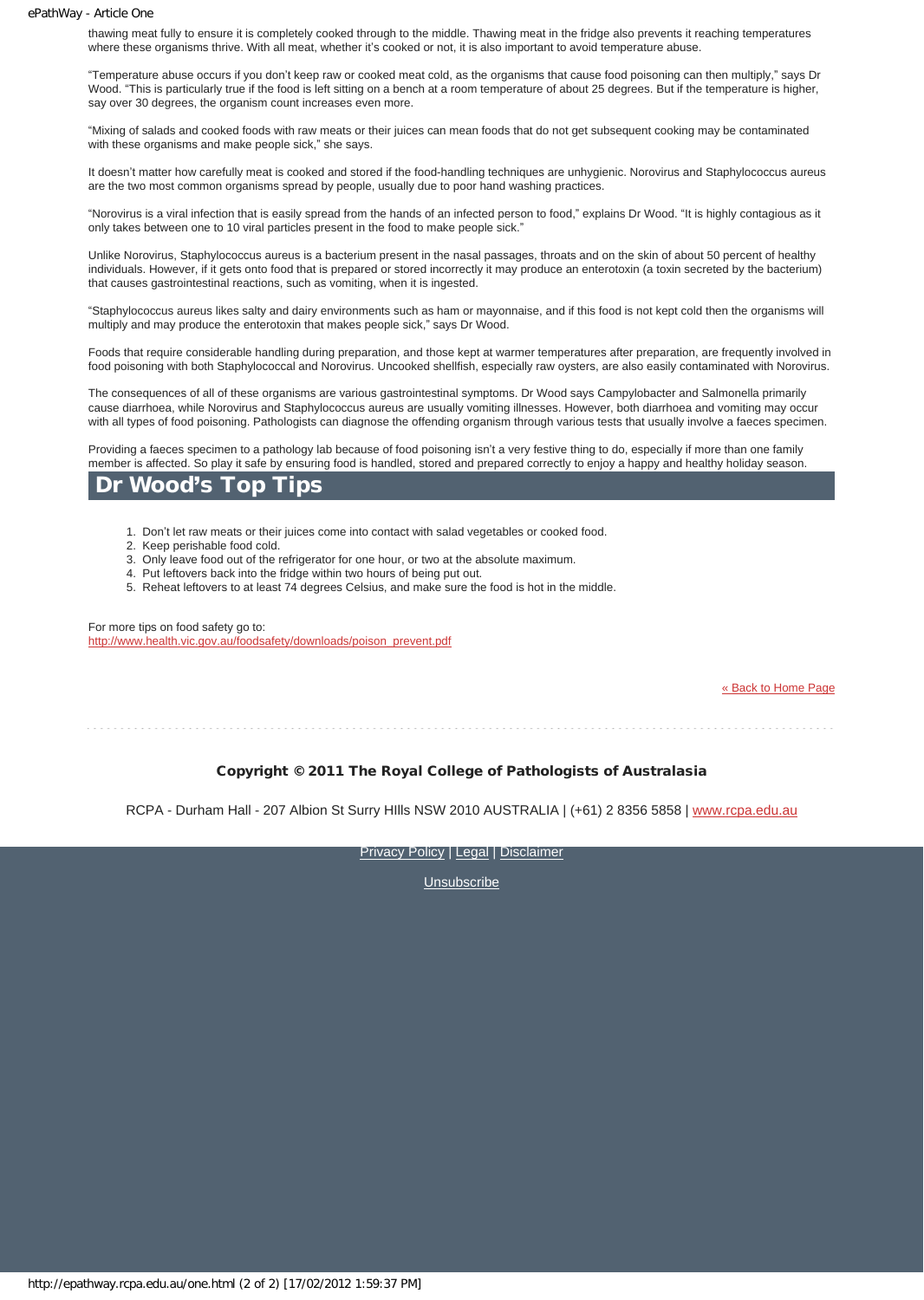<span id="page-5-0"></span>

## Be on 'red alert' this summer to avoid the trauma of sunburn



Sunburn and trauma are not usually associated together, but they should be. Sunburn is a sign of skin cells in trauma and the body's reaction to the ultraviolet (UV) radiation in sunlight. UV radiation is also a blessing and a curse. It's the best natural source of vitamin D but is also the major cause of skin cancer. 1 There is a happy medium in all of this, and it involves being on 'red alert' this summer.

"UV light damages skin," says Professor Richard Scolyer, skin pathologist at the Royal Prince Alfred Hospital (RPAH) and Melanoma Institute Australia. "The closer you live to the equator, the higher the levels of solar radiation."

The skin is the body's largest organ. Its colour is due to a pigment produced in the epidermis (the superficial part of the skin) called melanin which offers some protection from the sun's UV rays. Darker skin has more numerous melanin particles and offers more protection than fairer skin which is an adaptation of people from northern latitudes where solar rays are relatively weak. Genetically speaking, fairer-skinned people traded the benefits of sun protection for bone-strengthening vitamin D through exposure to UV rays, and are not as well equipped for the strong UV rays found in down under latitudes.

"Australia and New Zealand have large populations of Anglo Celtic descent who live close to the equator and who also enjoy an outdoor lifestyle," says Professor Scolyer. "Their skin is very susceptible to damage from the sun."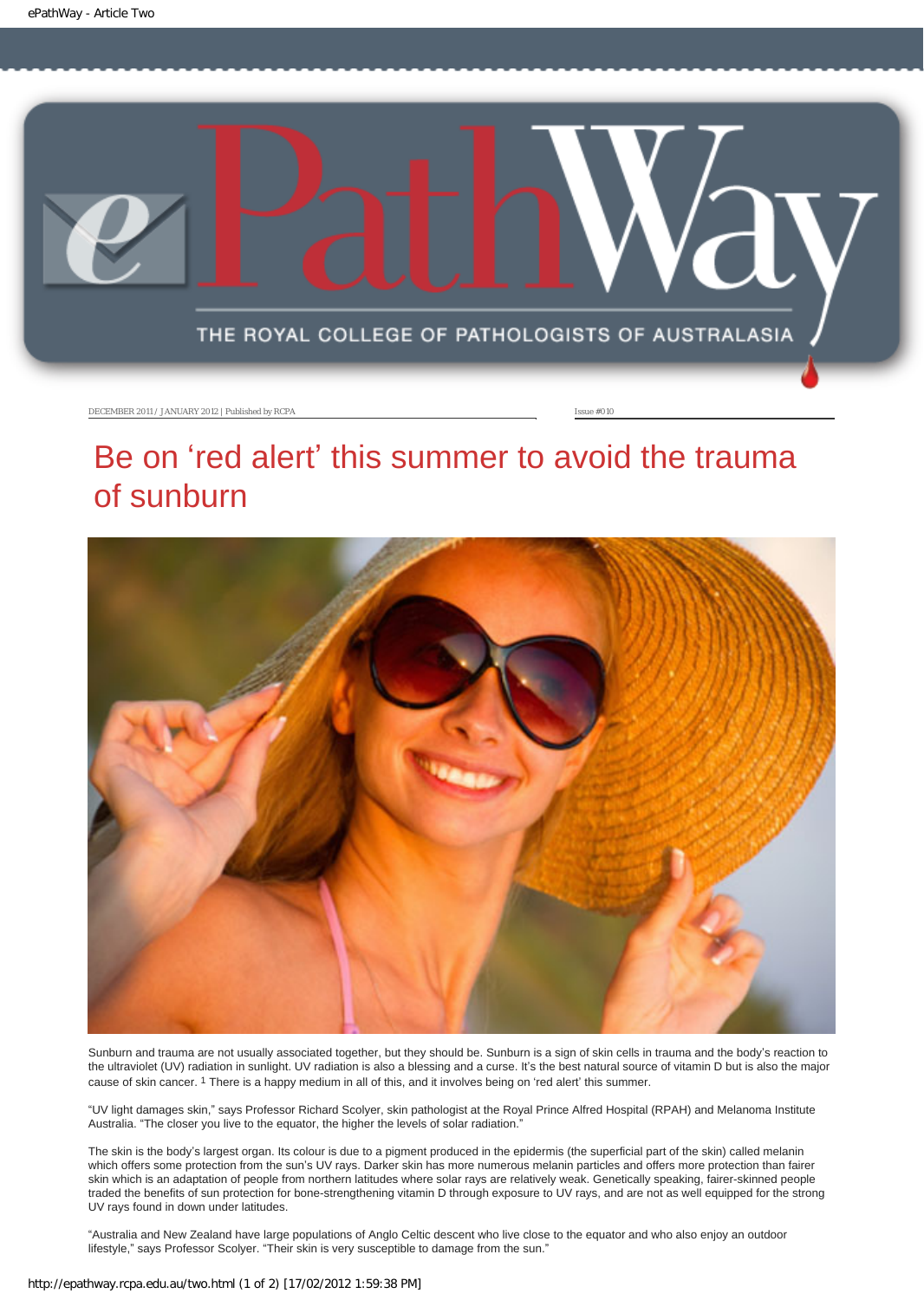#### ePathWay - Article Two

Sunburn can happen in as little as 10 minutes on a summer's day, while even mild sunburn, tanning and exposure below the sunburn threshold can cause skin damage that may be irreversible.

"UV rays damage the DNA of the cells, and if the damage keeps accumulating it can lead to skin cancer," says Professor Scolyer. "The redness and heat of sunburn is a reaction to that damage because you get increased blood flow to the area caused by an inflammatory response to the damaged cells."

While the sun emits UVA, UVB and UVC radiation, the ozone laver blocks all UVC and most UVB radiation but none of the UVA radiation. Although UVB is the waveband causing sunburn, both UVA and UVB can cause DNA damage and skin cancer as well as wrinkles and discolouration.

Heat and high temperatures are also poor indicators of UV levels. They depend on factors such as latitude, ozone, cloud, reflection from surfaces such as water or snow, time of year and time of day. It's therefore a good idea to check the National UV Indicator websites for Australia 2 or New Zealand, 3 even during the winter months. Sun protection is recommended when the UV index level reaches three and above.

Maintaining vitamin D levels in our sunburnt countries is also easy, and shouldn't cause extra 'sun seeking' behaviour.

"It only takes about six to eight minutes of exposure to 15 to 20 percent of the body's surface area - hands, arms and face or legs - in fair skinned individuals most days in summer in most regions of Australia and New Zealand to maintain vitamin D levels," explains Professor Scolyer. "But people must protect themselves from the sun, avoid exposure in the middle of the day, and if they notice any new or changing skin lesions they should go to their GP for advice."

So be on 'red alert' this summer to avoid the trauma of sunburn by slipping on sun-protective clothing, slopping on 30+ sunscreen, slapping on a hat, seeking shade and sliding on sunglasses.

1 Skin cancer is covered in [ePathWay issue #009](http://epathway.rcpa.edu.au/previous/009_1111.pdf)

2 National UV Index Map:<http://www.bom.gov.au/australia/charts/UV.shtml>

3 Sunsmart UVI Index:<http://www.sunsmart.org.nz/being-sunsmart/uv-index>

[« Back to Home Page](http://epathway.rcpa.edu.au/index.html)

#### Copyright © 2011 The Royal College of Pathologists of Australasia

RCPA - Durham Hall - 207 Albion St Surry HIlls NSW 2010 AUSTRALIA | (+61) 2 8356 5858 | [www.rcpa.edu.au](http://www.rcpa.edu.au/)

**[Privacy Policy](http://www.rcpa.edu.au/Privacy.htm) | [Legal](http://www.rcpa.edu.au/Legal.htm) | Disclaimer**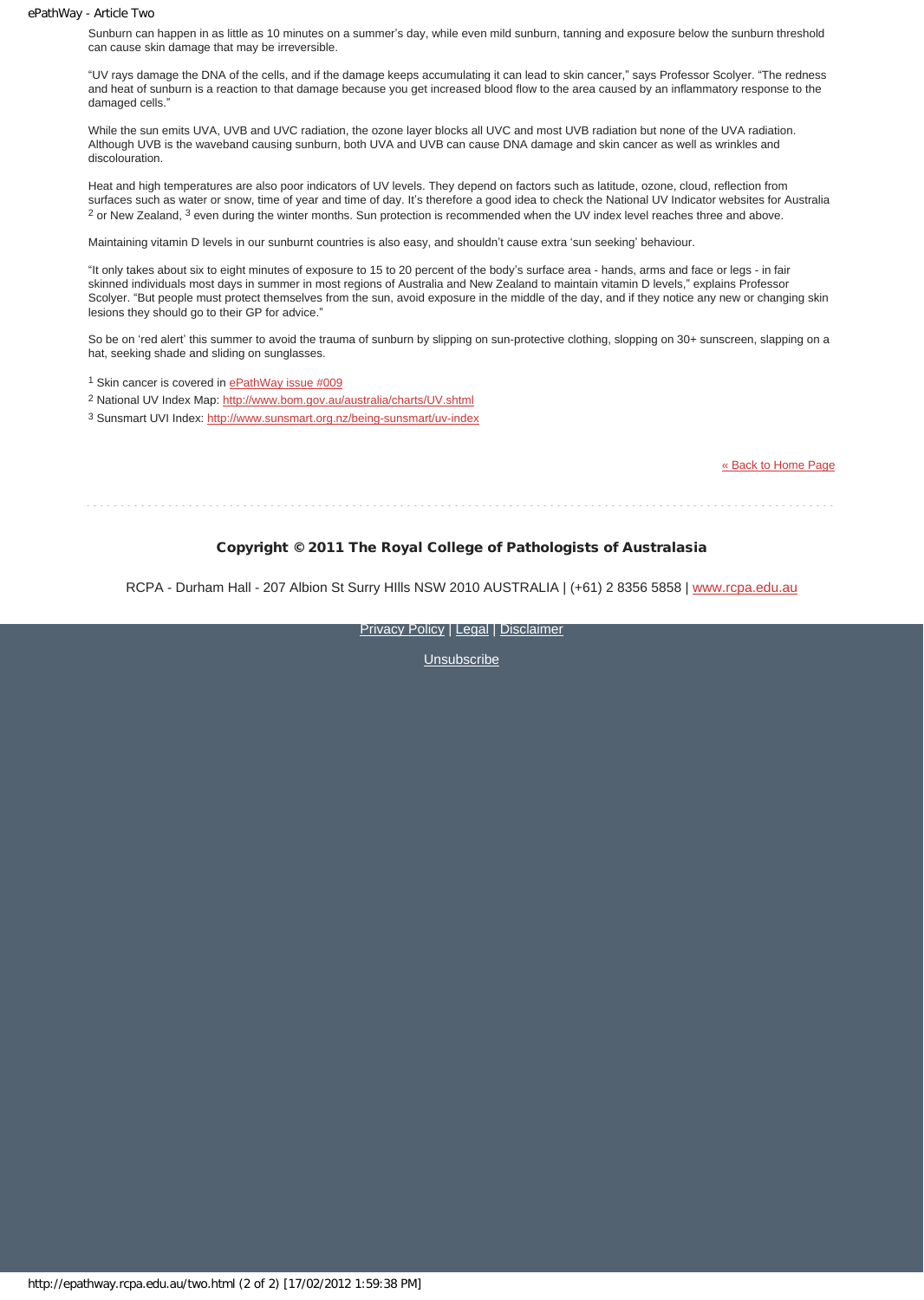<span id="page-7-0"></span>

## Acute pancreatitis is the tadpole that roars



The festive season is a fitting time to shine a spotlight on the pancreas because it plays pivotal roles in helping the body digest food and control blood sugar levels. But if it becomes inflamed, as in acute pancreatitis, it can be life threatening for some people. The pancreas is also an organ that demands respect since it can actually 'eat' itself.

The pancreas is a tadpole-shaped organ, tucked in behind the stomach, which has two important roles. The endocrine pancreas (endocrine means secreting a hormone into the bloodstream) makes hormones, such as insulin and glucagon, which help to regulate blood sugar.

The exocrine pancreas (exocrine means secreting a substance out through a duct) is a part of the digestive system and helps the body digest food, especially protein. It does this by releasing pancreatic juice which only becomes activated when it reaches the duodenum (the tube that connects the stomach to the second part of the intestine). Otherwise these powerful juices can 'eat' the protein-based pancreas and its duct – a situation that can happen if they are prematurely activated through diseases or by a blockage in the duct.

"The two main causes of acute pancreatitis are gallstones and alcohol," explains Dr Weldon Chiu, chemical pathologist at Auckland Hospital and Middlemore Hospital in New Zealand. "But different populations have varying incidence. For example, in Australia and the UK gallstones account for more cases than alcohol, but in the US and some parts of Europe, alcohol-related acute pancreatitis is more commonly seen."

The causes of acute pancreatitis also vary with different groups within the population. Dr Chiu says a pregnant woman has a greater chance of pancreatitis related to high blood triglycerides (a type of fat found in the blood) if gallstones have been excluded. A child with acute pancreatitis may have a systemic illness such as an autoimmune disease, trauma to the abdomen or a viral infection such as mumps. If a woman has acute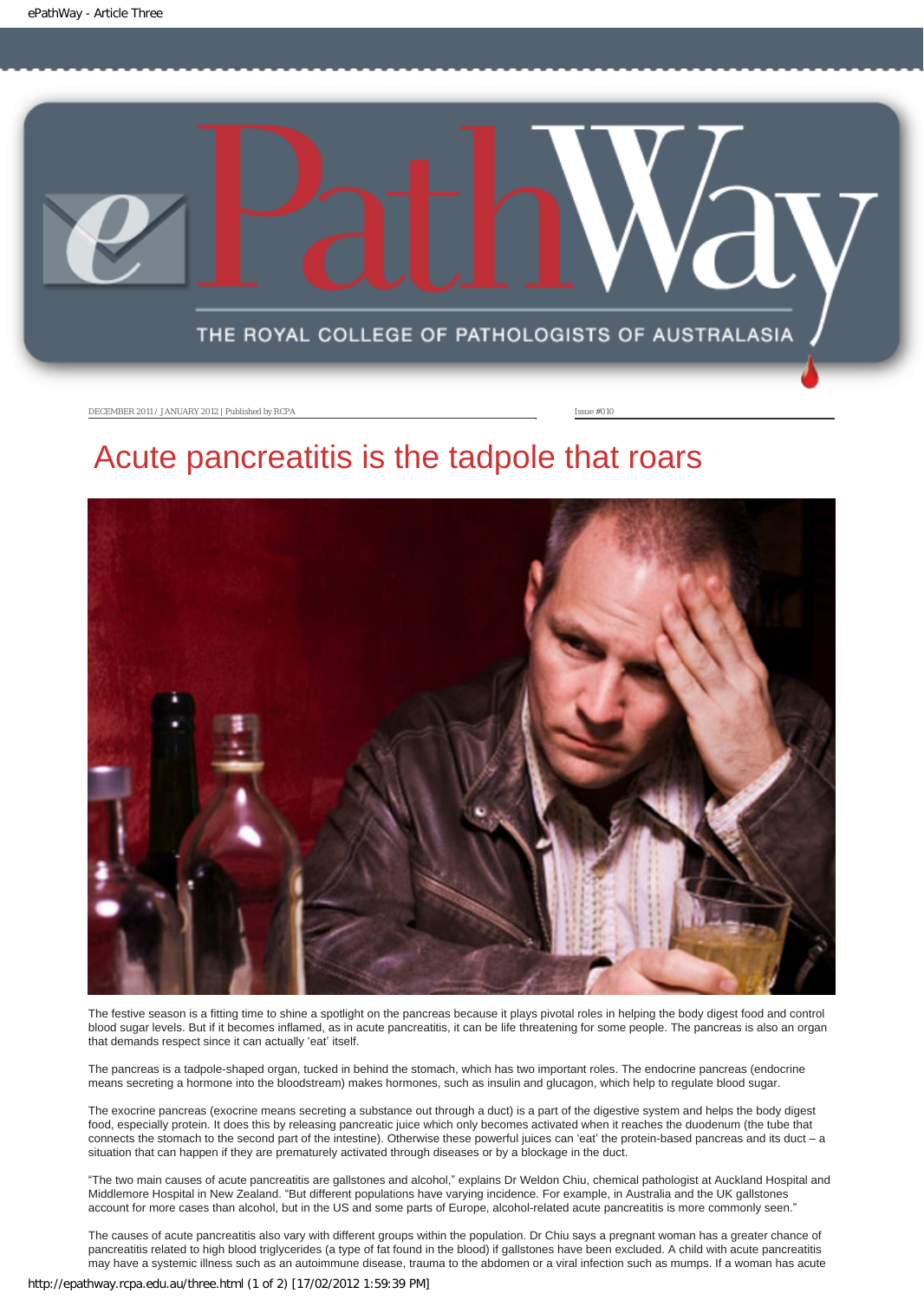#### ePathWay - Article Three

pancreatitis then chances are it is gallstone-related rather than alcohol. In contrast, if it's a middle-aged man then it is more likely alcohol-related. But a few extra beers during the festive season won't tip the scales.

"Binge drinking does not commonly induce acute pancreatitis as one might have thought. It's more related to long-term high-dose alcohol abuse," says Dr Chiu. "Even so, only about five percent of chronic alcoholics develop acute pancreatitis so there are clearly other factors responsible. Genetic predisposition, smoking or high fat diet have been suggested as contributing factors."

Dr Chiu says acute pancreatitis affects about 20 to 70 people in every 100,000, and there has been a slow increase in the incidence related to gallstones which is probably linked to the rising prevalence of obesity. Whatever the cause, an accurate and prompt diagnosis is important.

"Although four out of five cases are usually mild, the fifth case is serious and can lead to death," says Dr Chiu. "Pathology tests help to make this diagnosis and there are also tests that can help doctors assess the severity and predict the progress of acute pancreatitis. This field is constantly evolving and certainly very exciting."

While acute pancreatitis isn't related to once-a-year indulgent behaviour, maintaining a healthy diet and lifestyle is one way to protect this important organ. But if it does become inflamed from acute pancreatitis, then it certainly does become the 'tadpole that roars.'

[« Back to Home Page](http://epathway.rcpa.edu.au/index.html)

#### Copyright © 2011 The Royal College of Pathologists of Australasia

RCPA - Durham Hall - 207 Albion St Surry HIlls NSW 2010 AUSTRALIA | (+61) 2 8356 5858 | [www.rcpa.edu.au](http://www.rcpa.edu.au/)

[Privacy Policy](http://www.rcpa.edu.au/Privacy.htm) | [Legal](http://www.rcpa.edu.au/Legal.htm) | [Disclaimer](http://www.rcpa.edu.au/Disclaimer.htm)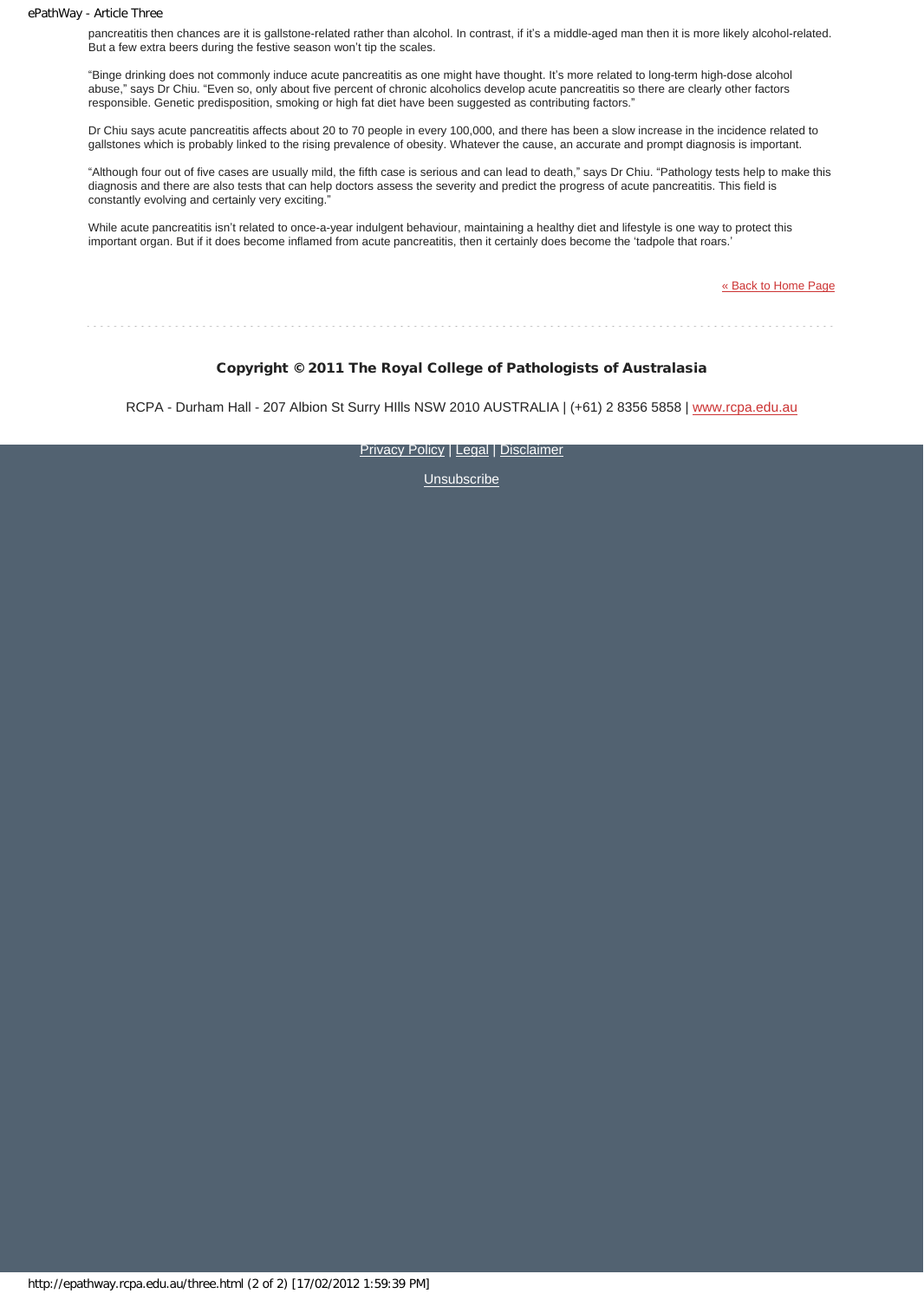<span id="page-9-0"></span>

# The dark side of body art



It's New Year's Eve and everyone is feeling festive and free-spirited. There's a tattoo parlour and body-piercing shop nearby so why not get a bit of body art to celebrate the New Year? Lots of people have them so what could possibly go wrong? Well, have you ever heard of a granuloma or hepatitis? It's difficult to gauge how many cases of tattoos and body piercings go wrong, but pathologists see the dark side of body art and their stories aren't pretty.

"It's quite common to see a granulomatous response to a tattoo which often appear as lumps in the skin," explains Dr Simon Clark, dermatopathologist at Douglass Hanly Moir Pathology. "They may be a response to the tattoo ink as foreign material, or the person may already have had sarcoidosis which is an autoimmune disorder, but it develops further and suddenly pops up at the site. Body piercings can also cause granulomas."

A granuloma is a non-specific type of inflammatory response in body tissue. It looks like little lumps around the tattoo or piercing sites and are more disfiguring than dangerous. This response isn't surprising since the tattoo dye is stabbed into the dermis (inner layer) of the skin where it is engulfed by cells called macrophages which remove foreign objects, such as bacteria, from the body. However, tattoo pigment cannot be eliminated but is engulfed by the macrophage, which is how tattoos become permanent.

"Tumours can also arise at the site of the tattoo, especially if multi-coloured dyes are used," says Dr Clark. "For example, Keratoacanthomas can erupt, and there may be 20 of these at the site involving the tattooed area. I see about two or three of these cases a year."

Keratoacanthoma is a skin tumour, considered to be a form of squamous cell carcinoma (SCC) 1, which is unlikely to spread beyond the tattoo